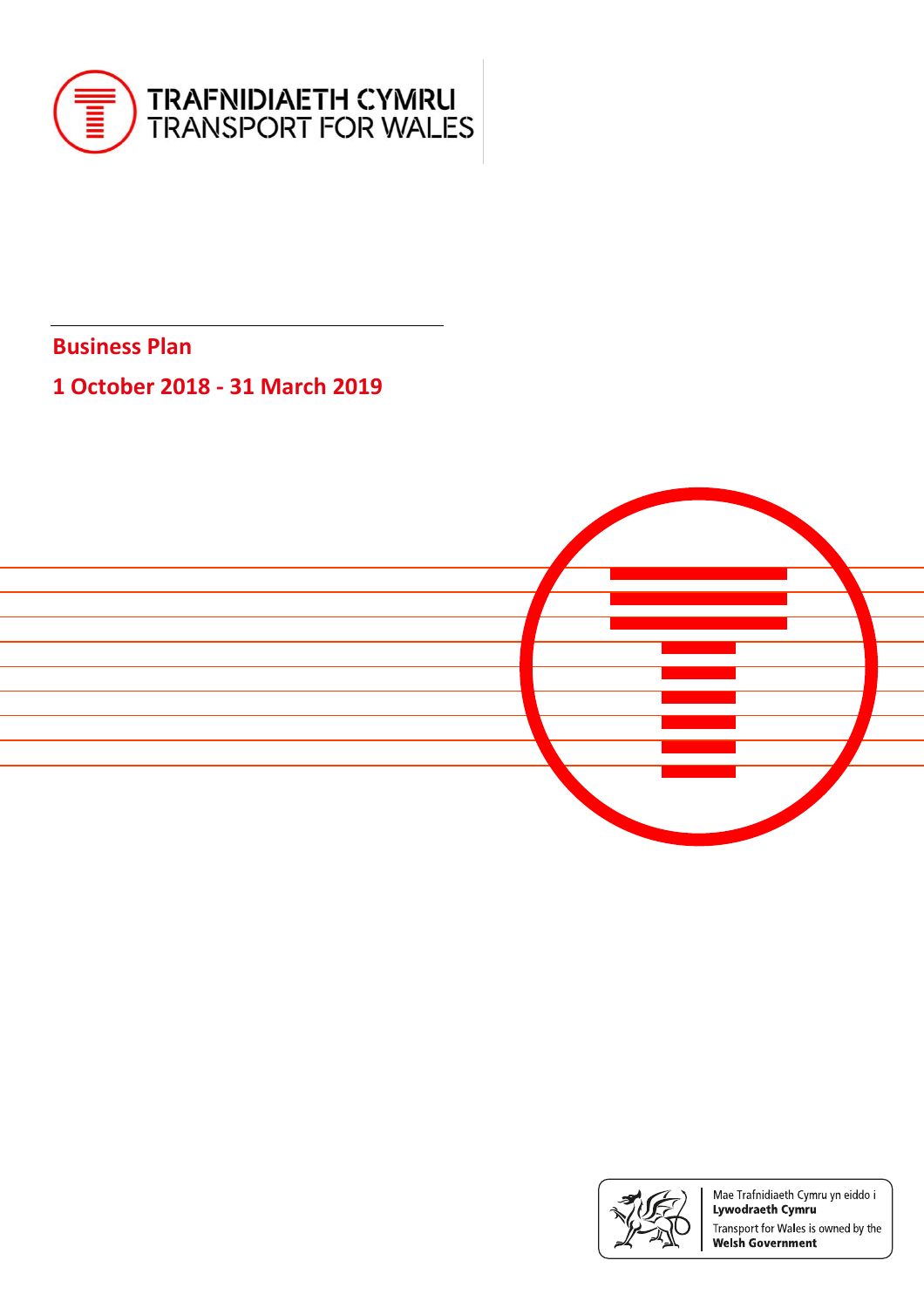

# **Contents**

| $\mathbf{1}$   | Introduction and summary                             |    |
|----------------|------------------------------------------------------|----|
| $\overline{2}$ | Our purpose, vision and values                       | 4  |
| 3              | Strategic context                                    | 5  |
| 4              | Governance                                           | 9  |
| 5              | Overview of performance for 2017-18                  | 12 |
| 6              | Summary of strategic objectives and operational plan | 13 |
|                | Core assumptions                                     | 18 |
| 8              | Cash flow and funding                                | 19 |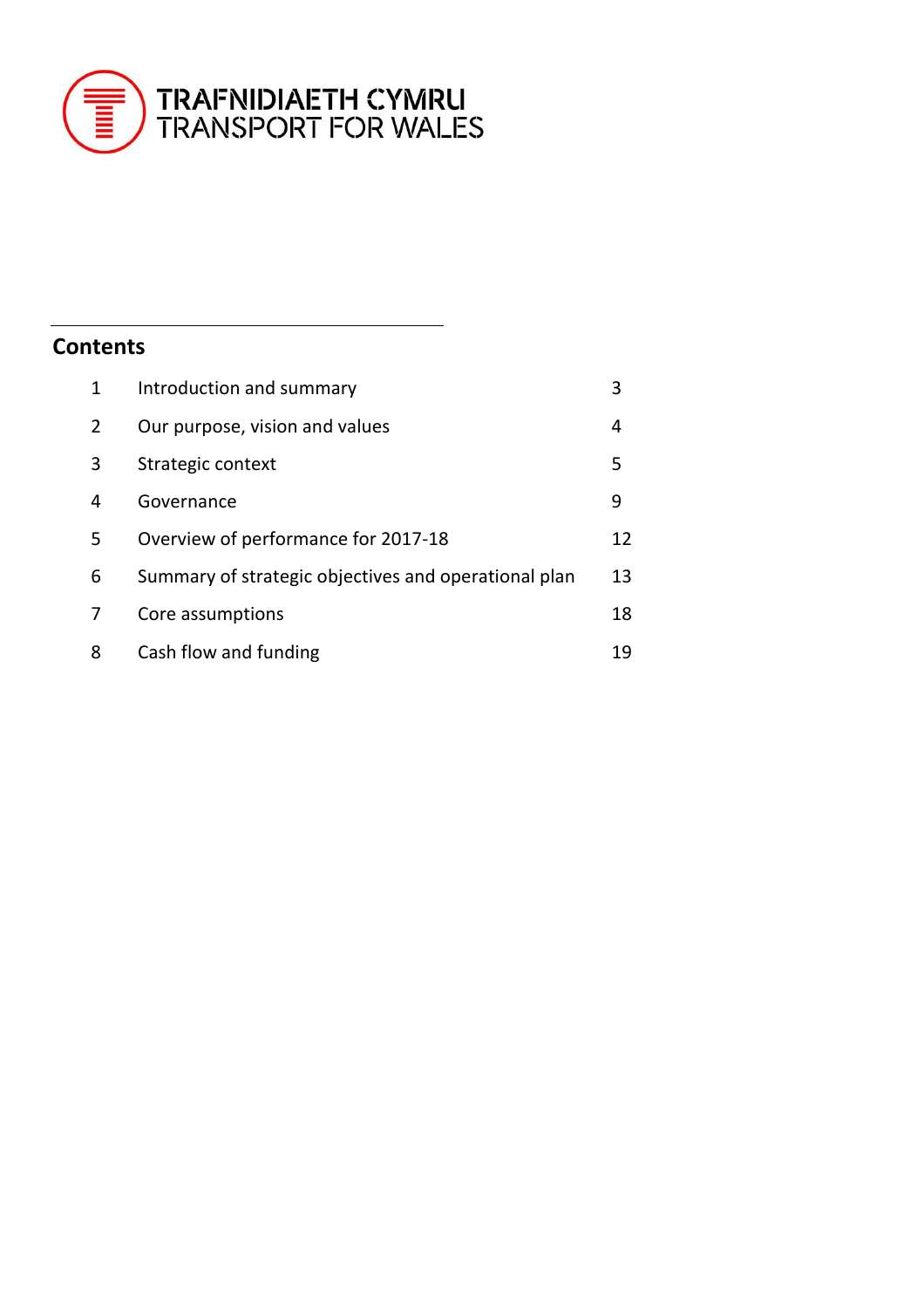

# **1. Introduction and summary**

- $1.1$ This business plan describes how we will develop Transport for Wales for the period covered by the Welsh Government's remit letter, from 1 October 2018 to 31 March 2019.
- $1.2$ The core objective for Transport for Wales for this period, as set out in the Welsh Government's remit letter, is to build a united, connected and sustainable Wales, aligned with the well-being objectives, being ambitious, seeking to engage and connected in its delivery approach as well as the delivery outcomes we will support.
- $1.3$ This document provides an overview of our strategic objectives, how we are organised and our supporting activities.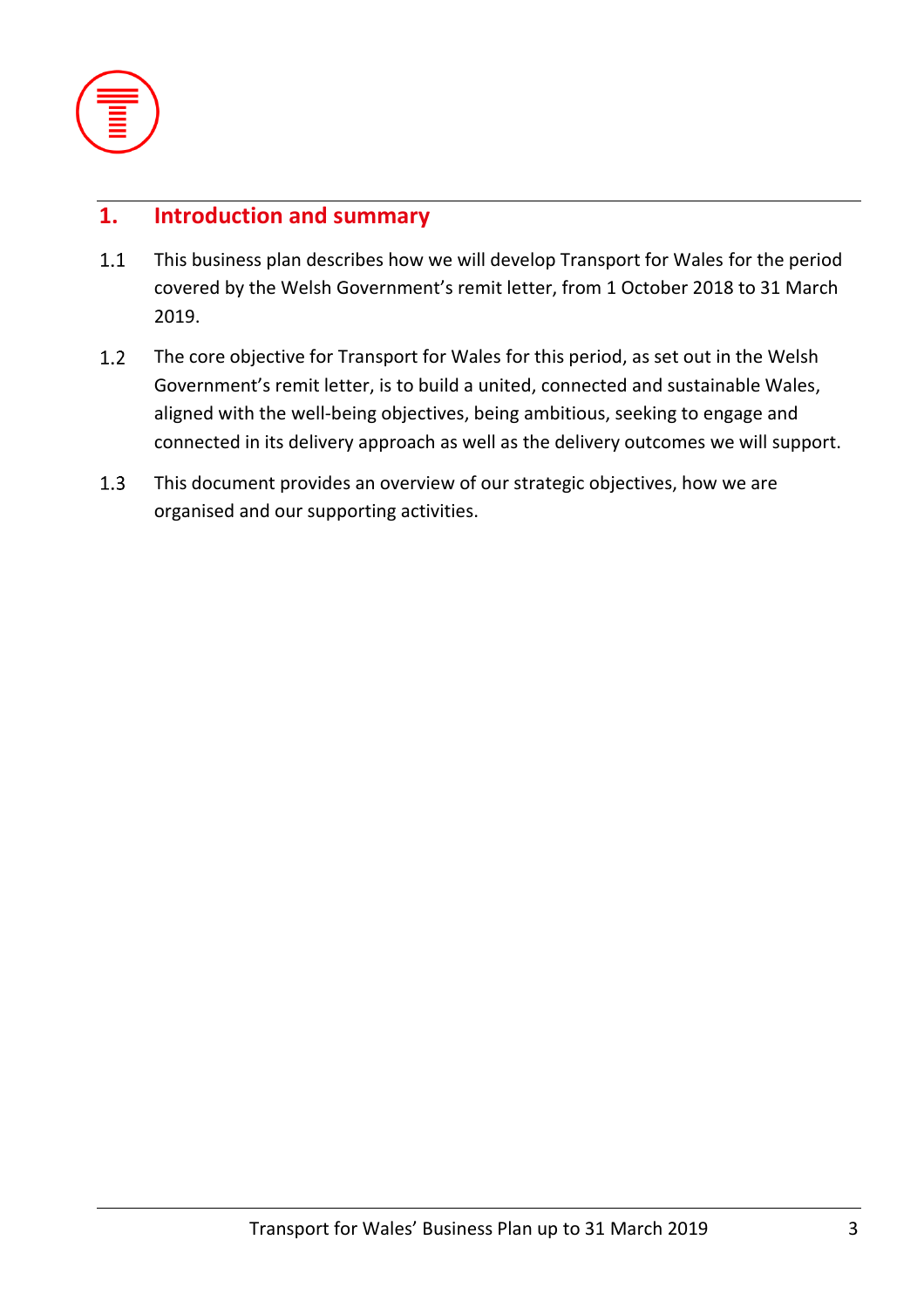

### **Our purpose, vision and values**  $2.$

### **Our purpose**

 $2.1$ Transport for Wales exists to **Keep Wales Moving** safely by delivering customerfocused services, expert advice and infrastructure investment.

### **Context**

- $2.2$ A better, more integrated public transport system is a key driver in the delivery of the Welsh Government's national strategy: Prosperity for All. Transport connects people and communities, underpins sustainable development and enables economic growth. Better public transport services will result in real benefits for people, including better access to employment opportunities and better integration of services, such as education and health with the public transport system.
- $2.3$ Transport for Wales is a not-for-profit company, wholly owned by the Welsh Government. Across Wales and its borders, we collaborate with other transport providers, partners and stakeholders to deliver a safe, accessible, reliable, affordable and low carbon integrated transport system.
- $2.4$ Transport for Wales does not set policy, nor do we exercise any statutory functions ourselves. Rather, we are the Welsh Government's expert adviser and advocate for transport-related matters. We provide technical advice to allow the Welsh Government to develop policy. Everything we do is discharged within the Welsh Government's policy framework.

### **Our vision**

 $2.5$ Our aim is to create a transport network of which Wales is proud.

### **Our values**

- 2.6 We will create trust with our stakeholders, customers and staff founded on:
	- Being Safe: Health, Safety and Well-being.
	- Being the Best: **High performance**. Pace.
	- **Being Positive**: The right Attitude: Can Do, Will Do.
	- **E** Being **Connected**. Enterprising. Networked.
	- Being **Fair**: Treating people well. Integrity. Equality.
	- Creating **Shared Success**: Passion for the best deal.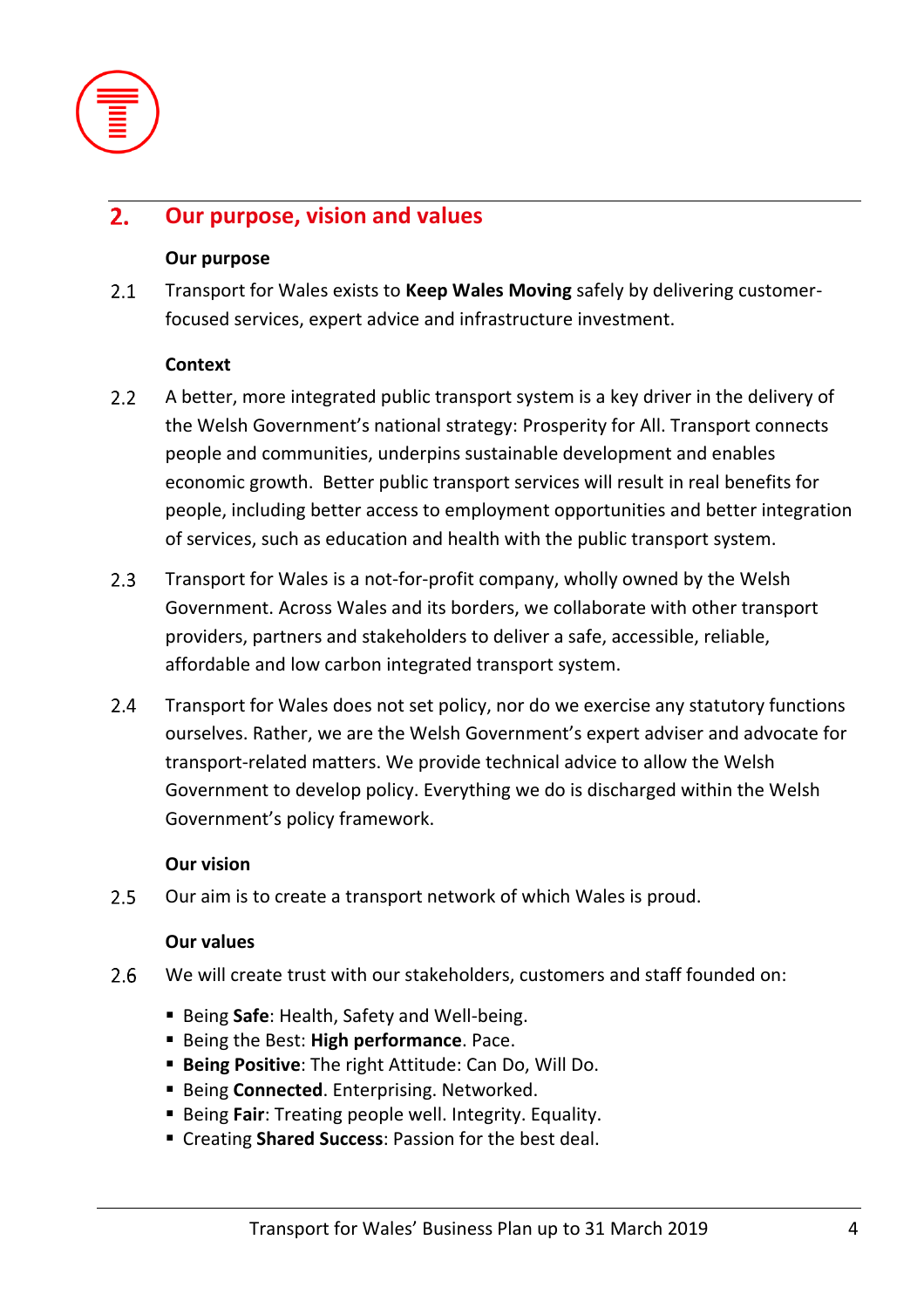

#### **Strategic context**  $3.$

- $3.1$ There are several strategic objectives that we seek to achieve over the next five-toten years in support of our vision and aligned with our purpose. Our annual reports will provide progress updates over that period:
	- **Improved customer services:** We will develop a common customer service ethos across transport services in Wales and its borders focused on the needs of people, involving communities and business to deliver safe, reliable, affordable and low carbon transport.
	- **Fully integrated:** We will focus on continually improving integration between different modes of transport. Integration requires reliable information provision, simplified ticketing and joined-up services where interchange takes place, as well as thought-through and, wherever possible, co-located services, for example, bus and railway stations located together.
	- **Reinvesting in transport:** As a not-for-profit company wholly owned by the Welsh Government, we will ensure that any surplus from our operations is reinvested in transport services and infrastructure for the benefit of customers building on the Welsh Government's commitment that the transport network in Wales will be increasingly directly owned or operated by Transport for Wales.
	- **Ensuring we serve all of Wales effectively:** We will ensure that we maximise our understanding of local and regional needs across Wales for the benefit of current and future transport users. Our Development Director for North Wales will take up post in early 2019 to lead our North Wales Business Unit. We are also progressing with the establishment of our new headquarters with key partners at Pontypridd.
	- **Developing skills sustainably**: The success of Transport for Wales relies upon the development of skills for delivery of services and infrastructure. We will look at ways to procure infrastructure and services that lead to even greater local and regional benefits. We will work with SMEs and larger organisations in an alliancing approach to maximise direct value for money through efficient and effective delivery, as well as wider sustainable economic benefits.
	- **EXP** Connecting communities: Our approach to many of our objectives will underpin our aim to ensure communities are properly connected. Beyond transport links,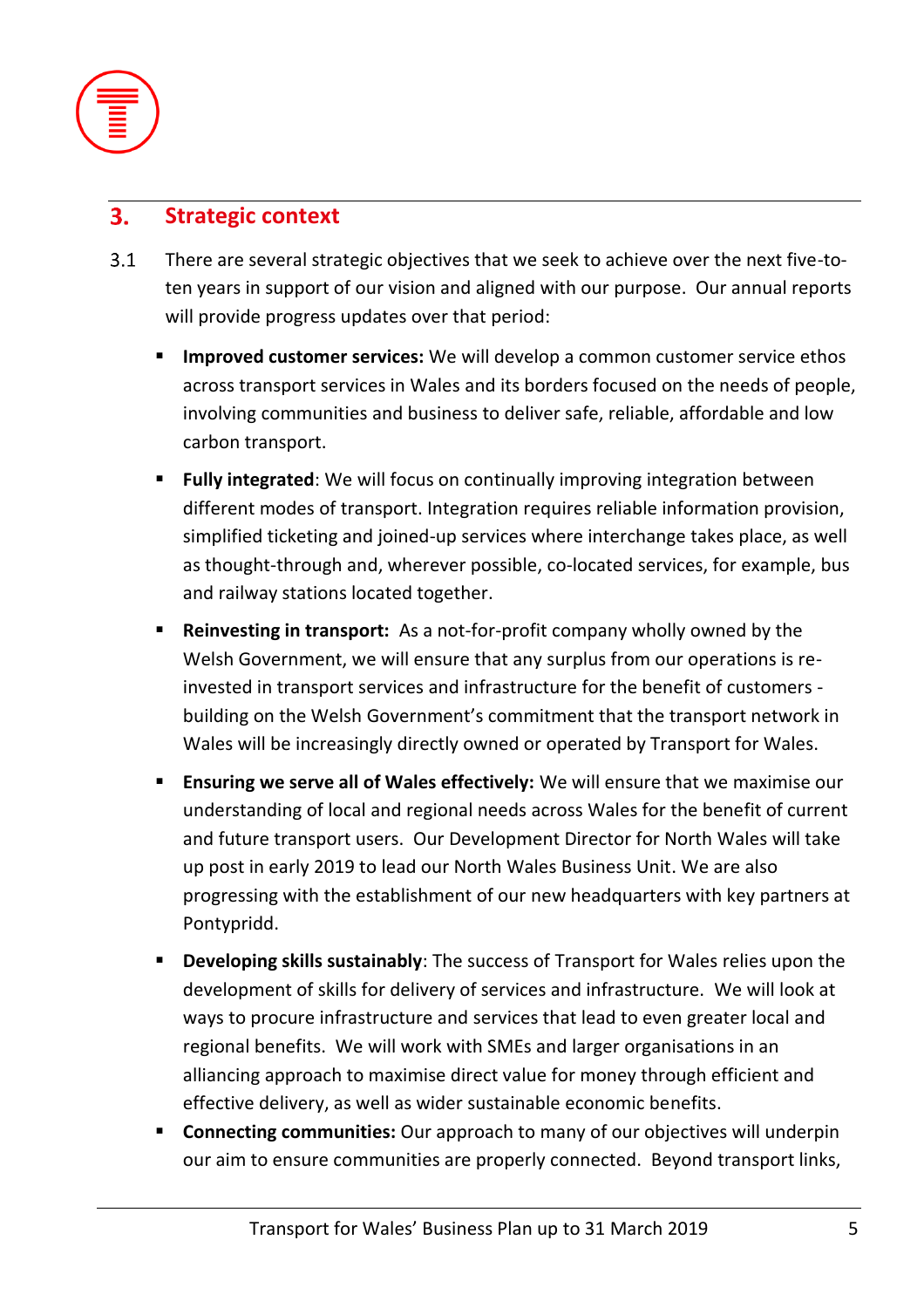

the focus on regeneration and placemaking opportunities to support sustainable growth and our commitment to the Welsh language will support this objective.

- **Transport modelling, land-use planning:** We will establish an evidence-based approach to support decision-making associated with infrastructure investment. We will support the Welsh Government by working to ensure opportunities to maximise the amount of residential, business and leisure space within walking distance of public transport and to improve connectivity and increase transport's contribution towards the lowering of carbon footprints are fully understood.
- **Environment/Carbon:** We will deliver on the Welsh Government's policy by decarbonising our transport networks and improving the air quality of the communities they serve, seeking to prevent the associated negative impact on health.
- **Playing our part in Prosperity for All: The Economic Action Plan:** In addition to the objectives detailed above which support Prosperity for All, we will work with the Welsh Government to maximise the benefit of the commitment to a longterm (five-year) programme of transport capital funding to deliver projects in the most efficient and effective way whilst maximising the public sector's considerable purchasing power.
- $3.2$ We are already rapidly growing to meet the above challenges and to take on further responsibilities in supporting the Welsh Government's commitment that, wherever an acceptable business case can be made, current supply arrangements will be consolidated into Transport for Wales.

# **Summary of legal and policy context**

The context in which Transport for Wales operates can be broadly summarised into three key areas:

- $3.3$ **Legal and statutory duties:** These legal and statutory duties include those which apply to any company or organisation and place direct responsibilities on Transport for Wales, its directors and employees and include, but are not limited to:
	- Company law (for example, the Companies Act).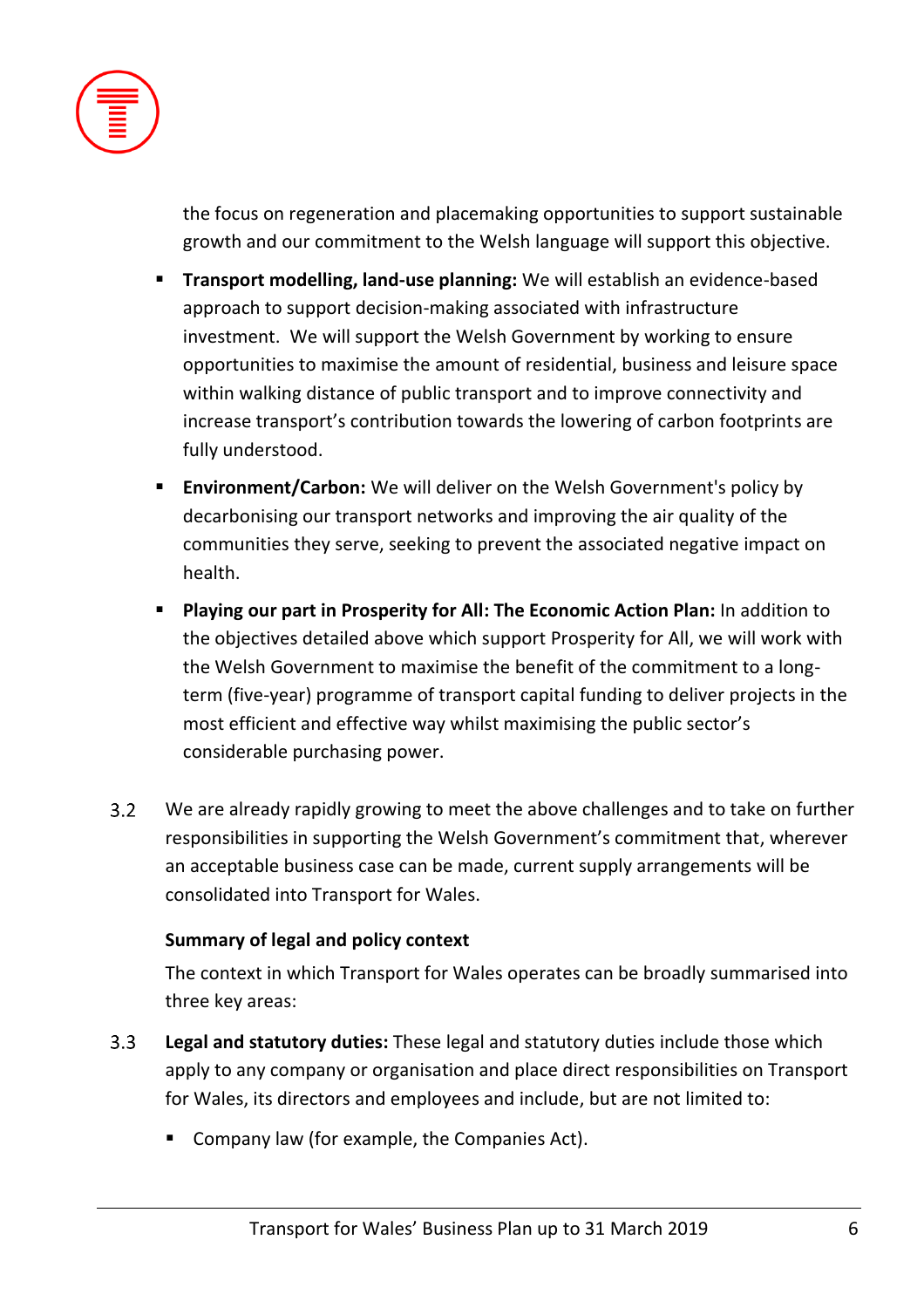

- Employment law (including the Equality Act, Employment Rights Act, TUPE Regulations, National Minimum Wage Act, Pensions Act, Working Time Regulations).
- Health, safety and welfare legislation.
- Environmental legislation (including the Environment (Wales) Act).
- Data protection legislation (for example, the Data Protection Act and Freedom of Information Act).
- Relevant EU law (for example, the EU Railway Packages, Regulation 1370).

In addition, as Transport for Wales is exercising public functions there are further public law duties and responsibilities requirements with which Transport for Wales must comply. These include, but are not limited to:

- Procurement legislation (for example, Public Contracts Regulations and the Modern Slavery Act).
- Relevant EU law (for example, the EU Railway Packages, Regulation 1370).
- Nolan principles (7 principles of public life).
- Welsh Government's Policy Statement (December 2017) on Accessible and Inclusive Public Transport Objectives.
- Managing Welsh Public Money.
- $3.4$ **Assisting Welsh Ministers to meet certain contractual commitments and Statutory Duties:** These commitments include, but are not limited to:
	- Wales and Borders Agreements (a series of agreements between the Welsh Government and the Department for Transport concerning operation of the new rail service).
	- The Rail Services for the Future document, published by Transport for Wales in September 2017, stated that: "we are committed to meeting the requirements of the Welsh Language Standards by providing better Welsh language services." These commitments have been carried forward into this business plan.
	- The Well-being of Future Generations Act duty to act in accordance with the sustainable development principle.
	- The Active Travel (Wales) Act Welsh Ministers must exercise their functions under this Act in a manner designed to promote active travel journeys, and secure new active travel routes and related facilities and improvements in existing active travel routes and related facilities. Transport for Wales has said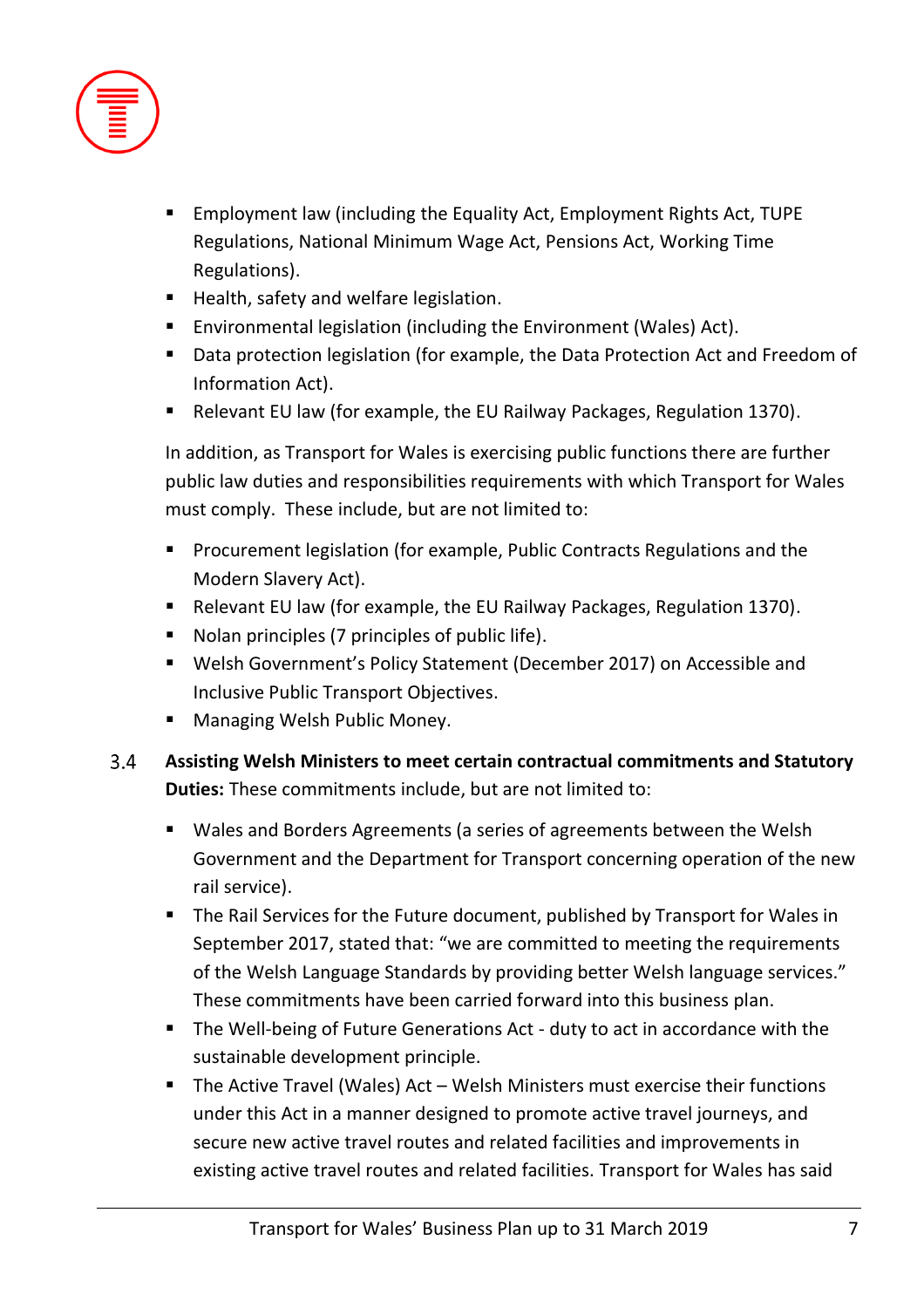

that it will "improve integration with active travel routes making it easier for people to walk or cycle to and from stations."

- The duties of Welsh Ministers under the Transfer of Functions Order, Agency Agreements and the ODP Grant Agreement.
- $3.5$ **Obligations set out in the Welsh Government's remit letter and the Management Agreement between the Welsh Government and Transport for Wales:** There are a series of further non-statutory requirements which are set out in the Welsh Government's remit letters and the Management Agreement between the Welsh Government and Transport for Wales, which include:
	- Code of Practice on Ethical Employment in Supply Chains (Transport for Wales is a signatory to this Code, which includes annual anti-slavery statement, ethical employment policy statement, written policy on whistle-blowing)
	- Welsh Ministers' Policy Framework
	- Welsh Government Policy Documents:
		- Taking Wales Forward 2016-21.
		- Prosperity for All: The National Strategy.
		- **Prosperity for All: The Economic Action Plan.**
		- WelTAG 2017.
- $3.6$ For 2018-19, Welsh Government remit letters have covered the following periods:
	- April to June 2018.
	- **■** July to September 2018.
	- October 2018 to March 2019.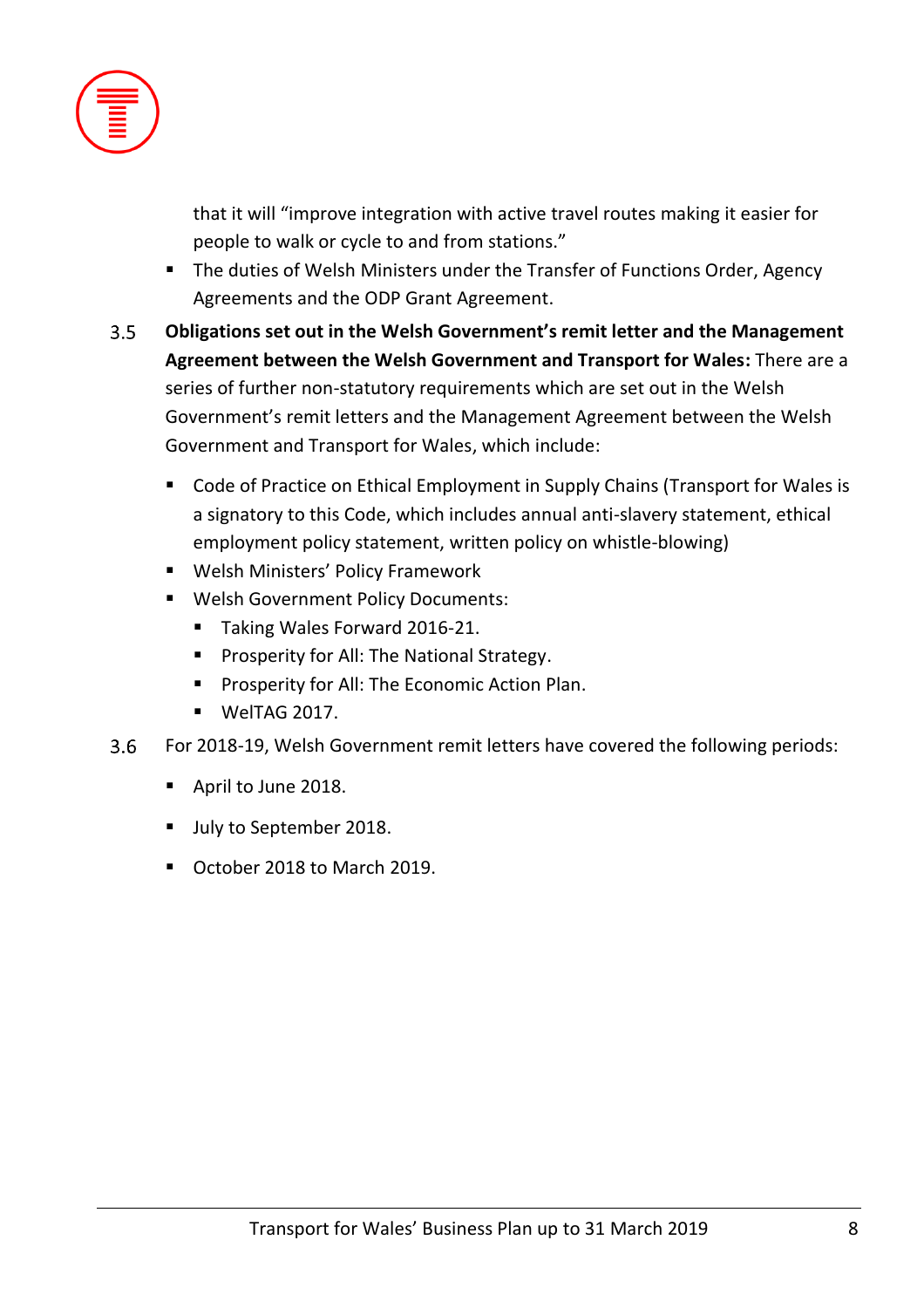

#### 4. **Governance**

- $4.1$ Transport for Wales' key governance arrangements to support delivery of our objectives and this business plan are detailed below. They comprise Transport for Wales' Board and its committees and the Executive team.
- $4.2$ The Board is responsible for providing strong governance and strategic vision, including:
	- Establishing vision, purpose and values.
	- Setting strategy and structure.
	- Promoting high standards of public finance, upholding the principles of regularity, propriety and value for money.
	- Delegating to management including holding management to account against delegations – governance and delivery.
	- Exercising accountability to the Welsh Government as sole guarantor member and being responsible to relevant stakeholders, supporting and providing constructive challenge to the Executive team.
	- Holding to account the Executive team on delivery of the business plan and the key deliverables of the business, i.e. safety, service, costs etc.
	- Helping the Executive team by offering advice and mentoring to develop the business strategy and continue to improve business performance.
	- Ensuring that adequate resources are available and that senior-level succession is well planned.
- $4.3$ Transport for Wales' Executive team comprises the Chief Executive and all Executive Directors.
- 4.4 The Executive team is responsible for:
	- Running the company including Finance, HR, Health and Safety, and Legal matters within the agreed governance framework.
	- Performance and delivery of projects.
	- Performance and delivery of day-to-day business e.g. rail services.

# **Relationship with the Welsh Government**

4.5 The structures and governance arrangements for Transport for Wales and its relationship with the Welsh Government have been developed in accordance with the guidance on managing relationships with external partners found in Chapter 7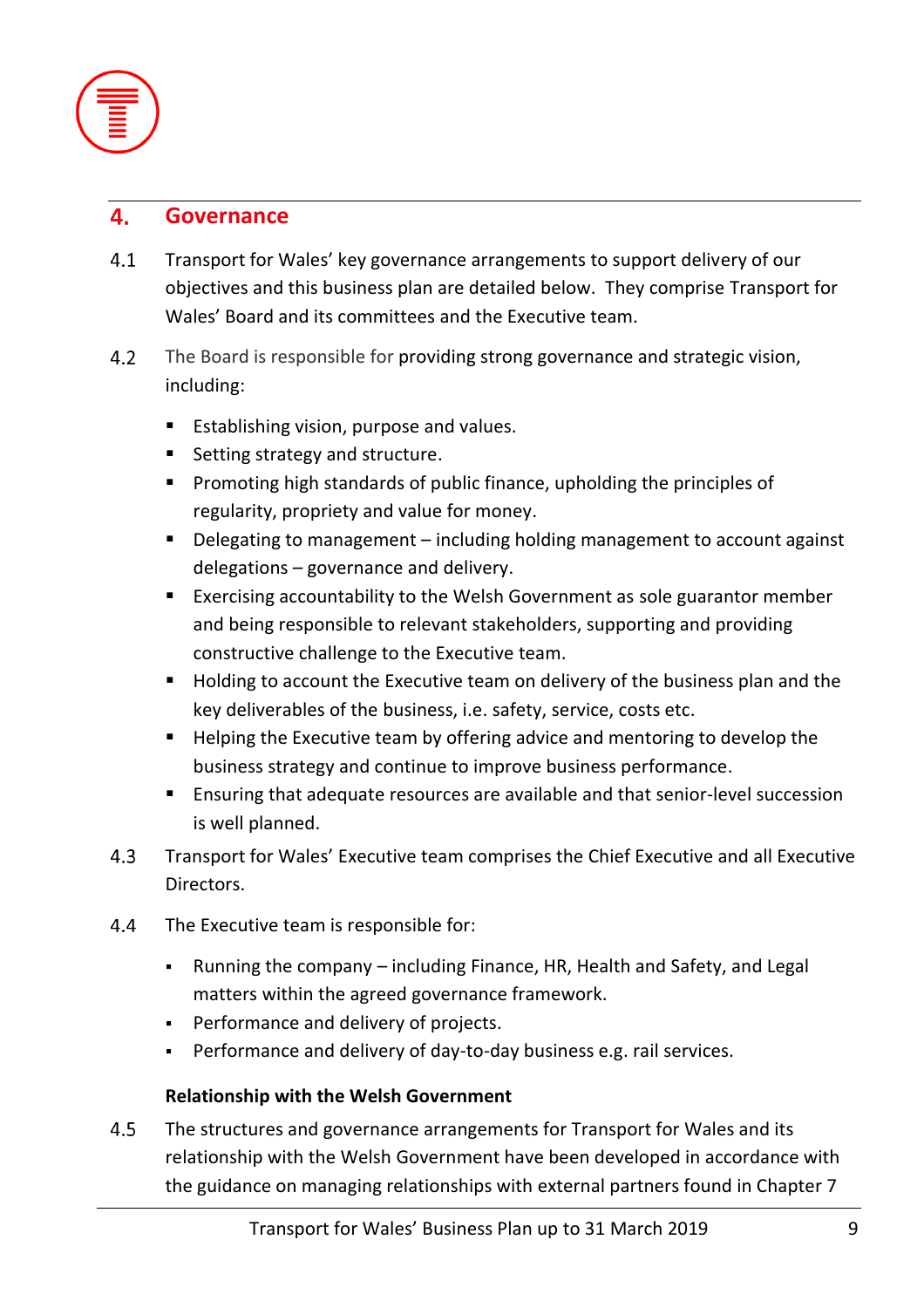

of Managing Welsh Public Money and Annexes 7.1 – 7.4. UK Government Cabinet Office guidance on establishing public bodies has also been considered.

- 4.6 The structures and governance mean that Transport for Wales has a clear, legal identity within a robust and well-established framework, putting it at a clear distance from the Welsh Government and allowing it to make independent operational decisions.
- $4.7$ The Welsh Government still controls the overall goals and performance of Transport for Wales at a strategic level, making sure that Transport for Wales is behaving efficiently and continues to act in the public interest.
- 4.8 Transport for Wales' current company structure also offers significant flexibility in case there is any need to modify these elements in the future. The model is also more familiar to the commercial organisations with which Transport for Wales will need to work closely.
- 4.9 Transport for Wales is publicly funded. However, it is envisaged that we could generate relatively low levels of additional income from external sources. Where we provide additional services to others, the Welsh Government expects these would generally be on a cost recovery basis.

# **Relationship principles between the Welsh Government and Transport for Wales**

4.10 Transport for Wales will be treated as a trusted delivery partner and the conduct of business between the Welsh Government and Transport for Wales will take due account of our role and functions and our plans as the primary delivery body for the Welsh Government's transport policy. Transport for Wales will be encouraged to contribute to the workings and the management of the Welsh Government's sponsor and client teams.

# **Social partnership**

4.11 Trade unions are an important part of building our organisation and with that in mind, Transport for Wales has chosen to recognise all relevant unions within the sectors to ensure, as we grow, our ability to work effectively in social partnership.

Transport for Wales is a fair and inclusive employer and we are keen to take forward a progressive appointment of having a nominated representative of the unions on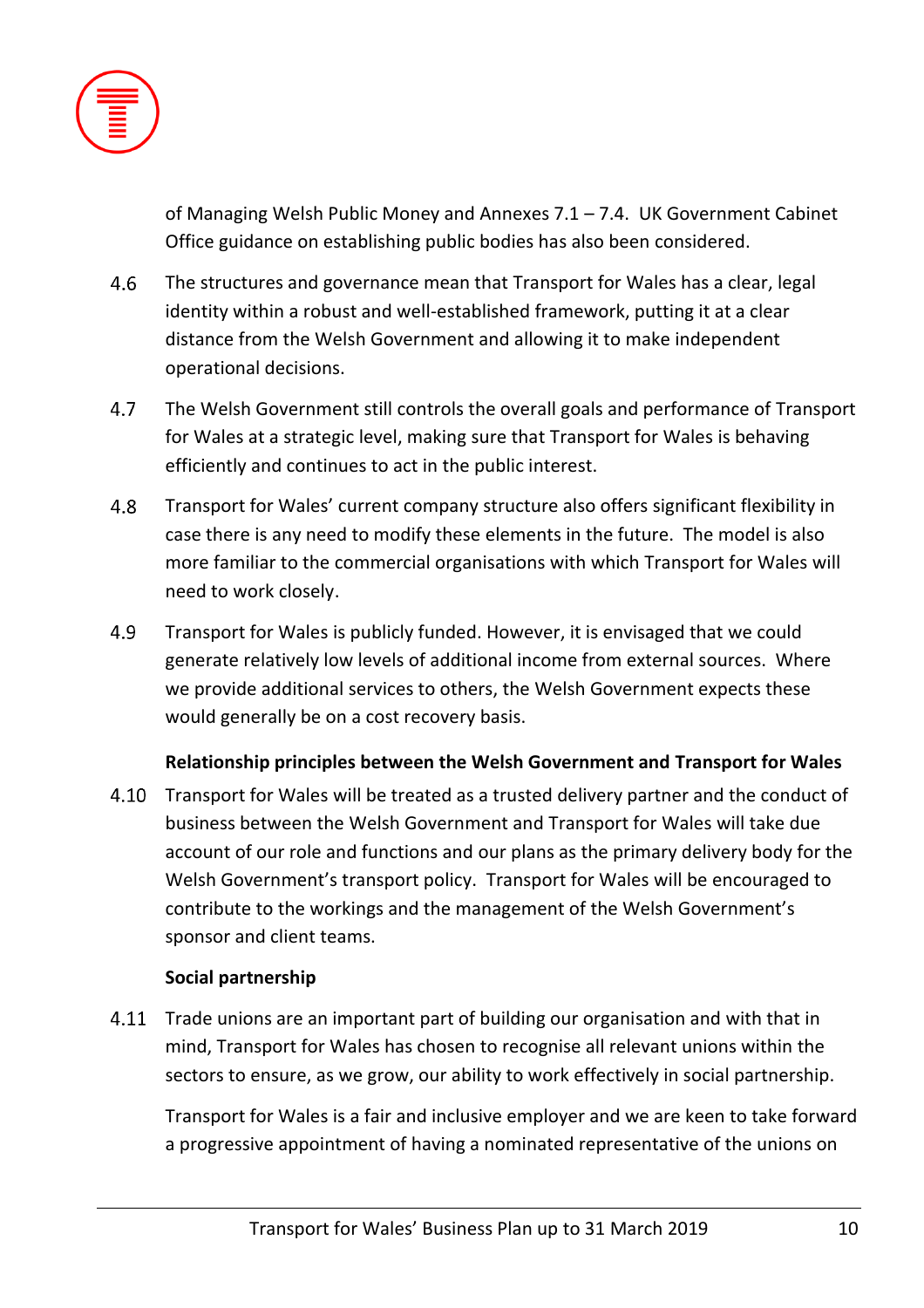

our Board of Directors, and we are seeking to appoint a Trade Union Representative.

Transport for Wales recognises and works collaboratively with the following Trade Unions:

- ASLEF.
- FDA.
- PCS.
- Prospect.
- RMT.
- TSSA.
- Unite.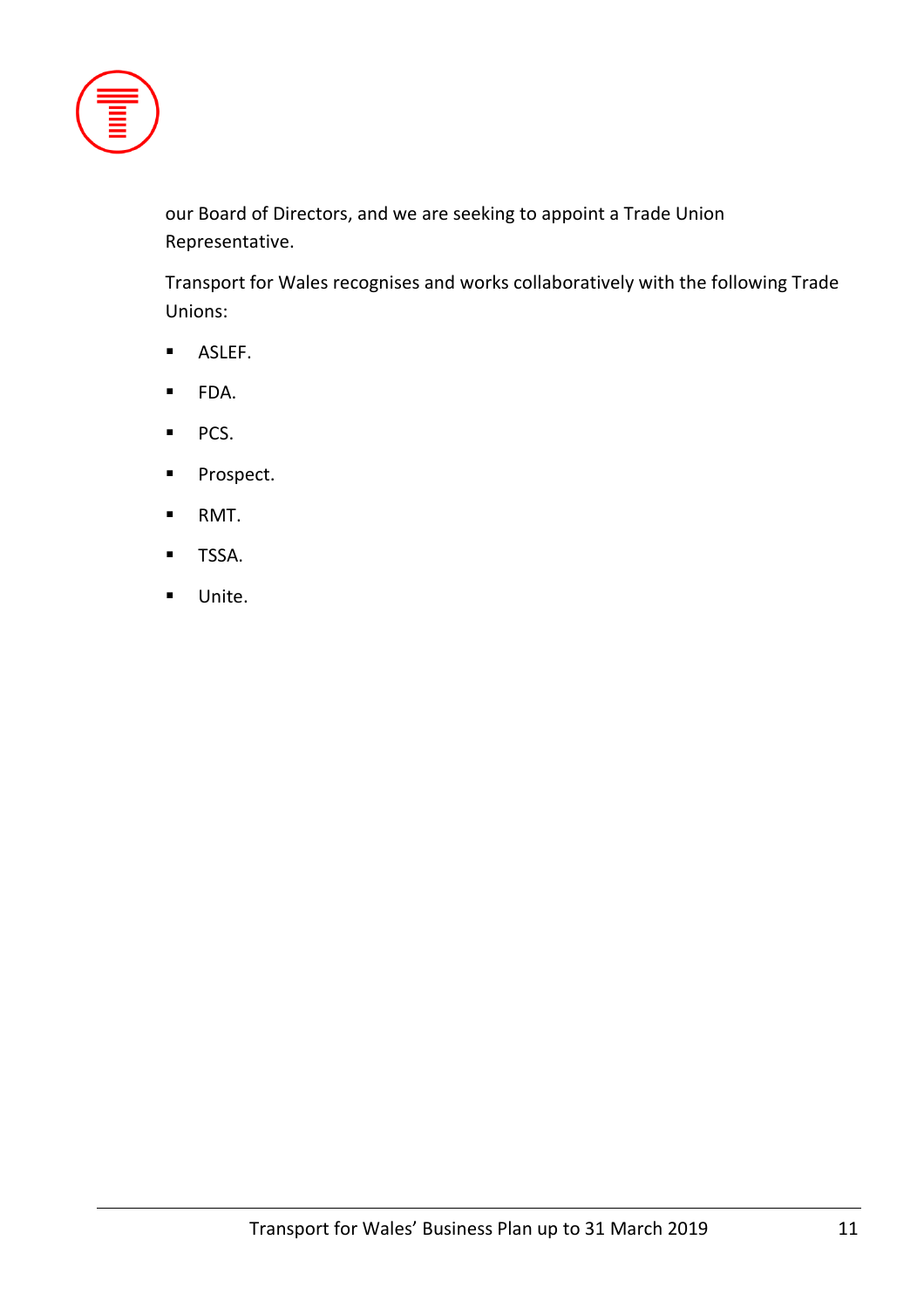

### **Overview of performance for 2017-18**  $5.$

- $5.1$ Our 2017-18 business plan identified several core outputs that Transport for Wales' advisory and consultancy services would support.
- $5.2$ Procurement of the Operator and Development Partner (ODP) continued. Responses to our Invitation to Submit Final Tenders (ITSFT) were received in December 2017. The contract was awarded on 4 June 2018.
- $5.3$ The OJEU notice for the appointment of Infrastructure Delivery Partners (IDP) to our Sustainable Transport Infrastructure Delivery (STrIDe) Framework was issued in January 2018.
- $5.4$ A set of commercial principles associated with the asset transfer of the Core Valley Lines were agreed with Network Rail prior to the issue of the Invitation to Submit Final Tenders in September 2017.
- $5.5$ The Transfer of Powers process was progressed with the Department for Transport, with two Agency Agreements underpinning the procurement process. A third Agency Agreement, Agency Agreement 3 was agreed before ODP contract award. The Transfer Function Order completed parliamentary process by June 2018.
- 5.6 Transport for Wales' team was expanded to recognise the management requirements for mobilisation towards the rail service commencement in October 2018. New projects were set up for Rail Service Continuity and Rail Service Improvements to focus efforts on taking this forward.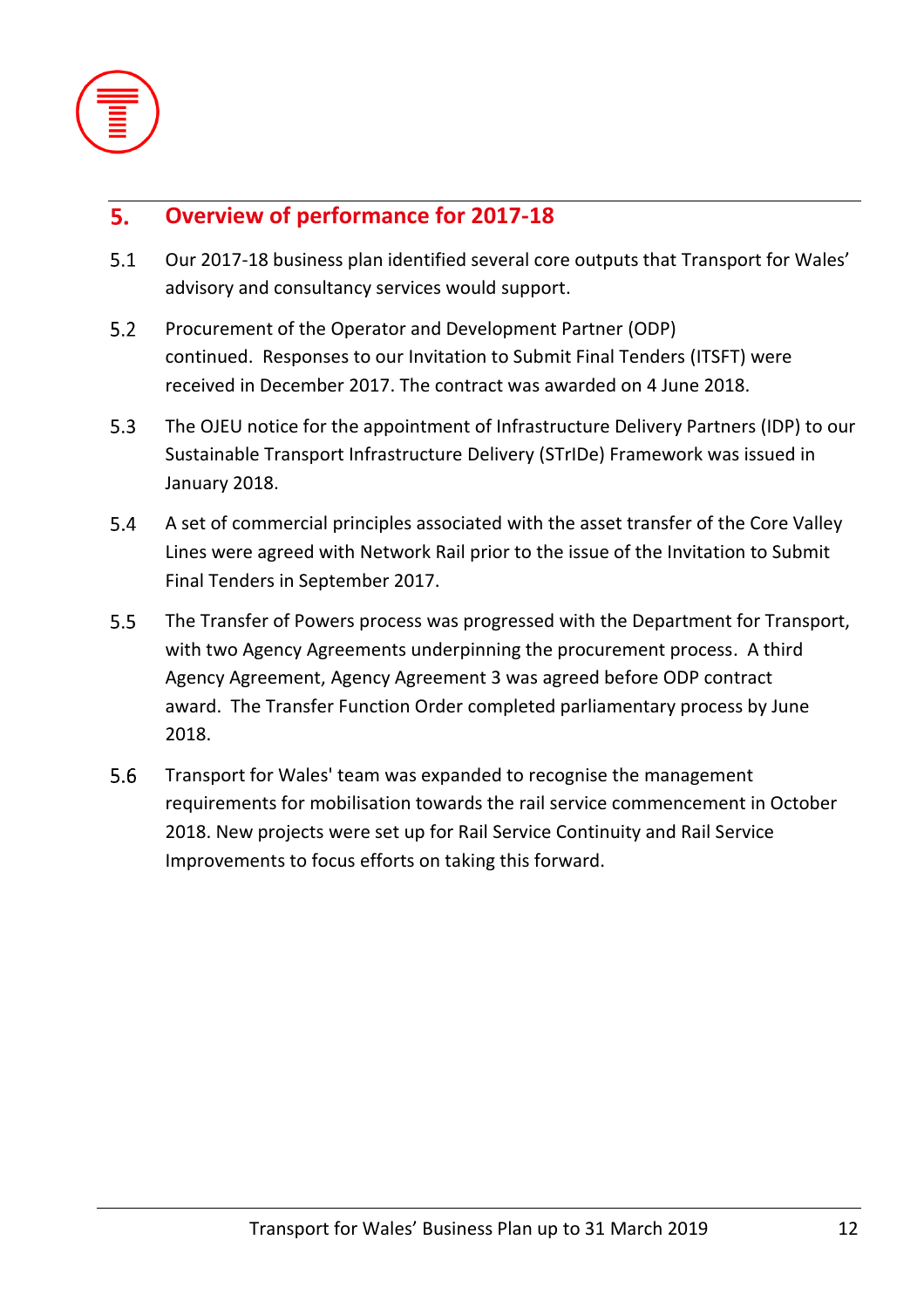

### **Summary of strategic objectives and operational plan**  $6.$

- $6.1$ The table below shows Transport for Wales' core strategic objectives as set out in the Welsh Government's remit letter and the supporting operational plan for the period of this business plan (October 2018 to March 2019). It sets out activities completed between 1 October 2018 to 4 December 2018 when the Welsh Government issued its remit letter and plans up to 31 March 2019. Our strategic objectives have been aligned to Transport for Wales' three core themes:
	- Customer-focused services.
	- Expert advice.
	- **·** Infrastructure investment.

| <b>Theme</b>                            | <b>Core activity</b>                                                                                                 | Operational plan (1 October 2018 - 31<br><b>March 2019)</b>                                                                                                                                                                 |
|-----------------------------------------|----------------------------------------------------------------------------------------------------------------------|-----------------------------------------------------------------------------------------------------------------------------------------------------------------------------------------------------------------------------|
| <b>Customer-</b><br>focused<br>services | Support the Welsh<br>Government to finalise the<br>closure of the existing<br><b>Wales and Borders</b><br>franchise. | Leading the delivery of the mobilisation of the<br>Wales and Borders franchise and securing the<br>licence to operate within the timeframe for the<br>rail franchise operator to commence operations<br>on 14 October 2018. |
|                                         |                                                                                                                      | Transferring any outstanding ATW-led projects<br>across to Transport for Wales Rail Services, such<br>as CET project and Chester-Liverpool timetable<br>changes with the introduction of 769 fleet.                         |
|                                         |                                                                                                                      | Concluding all commercial and regulatory<br>contractual agreements to enable the franchise<br>operator to operate, including closing out<br>remaining commercial agreements.                                                |
|                                         |                                                                                                                      | Finalising the new rolling stock contracts and<br>associated agreements.                                                                                                                                                    |
|                                         |                                                                                                                      | Supporting the Department for Transport which<br>is leading the closure of the ATW 'books'.                                                                                                                                 |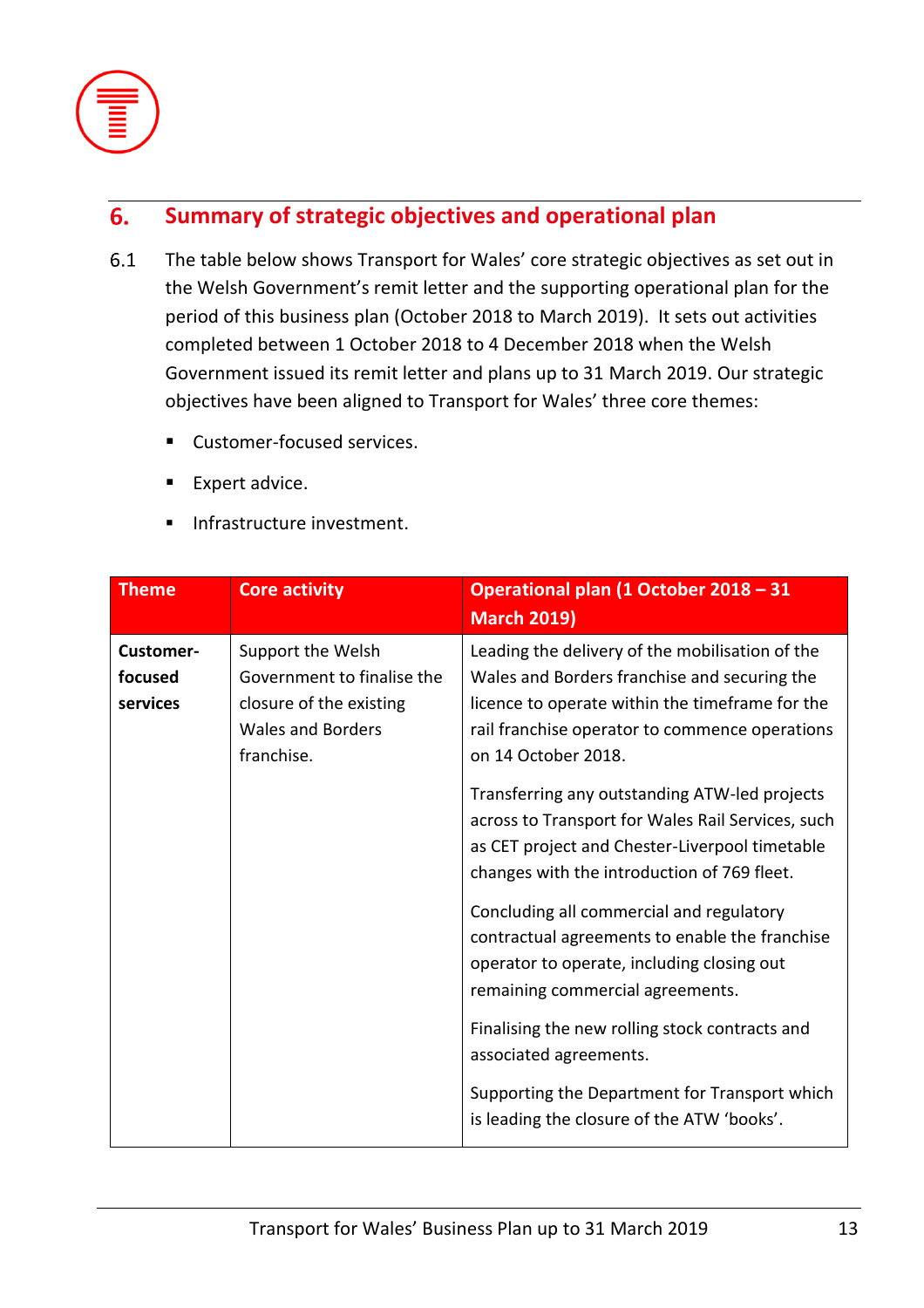

| <b>Theme</b> | Core activity           | Operational plan (2018-2019)                                                                                                                                                                                                                   |
|--------------|-------------------------|------------------------------------------------------------------------------------------------------------------------------------------------------------------------------------------------------------------------------------------------|
| Customer-    | Manage the Operator and | Setting up an expert team to effectively manage                                                                                                                                                                                                |
| focused      | Development Partner     | the Wales and Borders franchise.                                                                                                                                                                                                               |
| services     | (ODP).                  | Establishing a robust governance framework<br>working to business as usual.<br>Maintaining new contractual and change control<br>processes for any agreed changes to committed<br>obligations, service improvement plans and/or<br>milestones. |

| <b>Theme</b>                            | <b>Core activity</b>                                                                                                                                                                      | <b>Operational plan (2018-2019)</b>                                                                                                                                                                                                                                                                                                                                                                                                                                                                                                                                                                                              |
|-----------------------------------------|-------------------------------------------------------------------------------------------------------------------------------------------------------------------------------------------|----------------------------------------------------------------------------------------------------------------------------------------------------------------------------------------------------------------------------------------------------------------------------------------------------------------------------------------------------------------------------------------------------------------------------------------------------------------------------------------------------------------------------------------------------------------------------------------------------------------------------------|
| <b>Customer-</b><br>focused<br>services | Continue to develop the<br>Transport for Wales brand<br>as a strong customer-<br>focused brand that<br>passengers and stakeholder<br>across Wales recognise and<br>understand its values. | Establishing an effective integrated team to<br>ensure that positive messages and important<br>customer information is shared across all<br>channels under a clear 'one team' brand.<br>Growing awareness of Transport for Wales'<br>brand amongst consumers; ensuring that<br>customers and potential customers recognise<br>the change in operator and continue to travel<br>on Transport for Wales' services.<br>Working collaboratively with stakeholders and<br>establishing new networks to ensure that<br>community and customer voices are heard as<br>Transport for Wales develops the detail of its<br>delivery plans. |
|                                         |                                                                                                                                                                                           | Delivering campaigns to raise awareness of the<br>development plans to reassure that we are on<br>course in delivering our 15-year transformation<br>programme.                                                                                                                                                                                                                                                                                                                                                                                                                                                                  |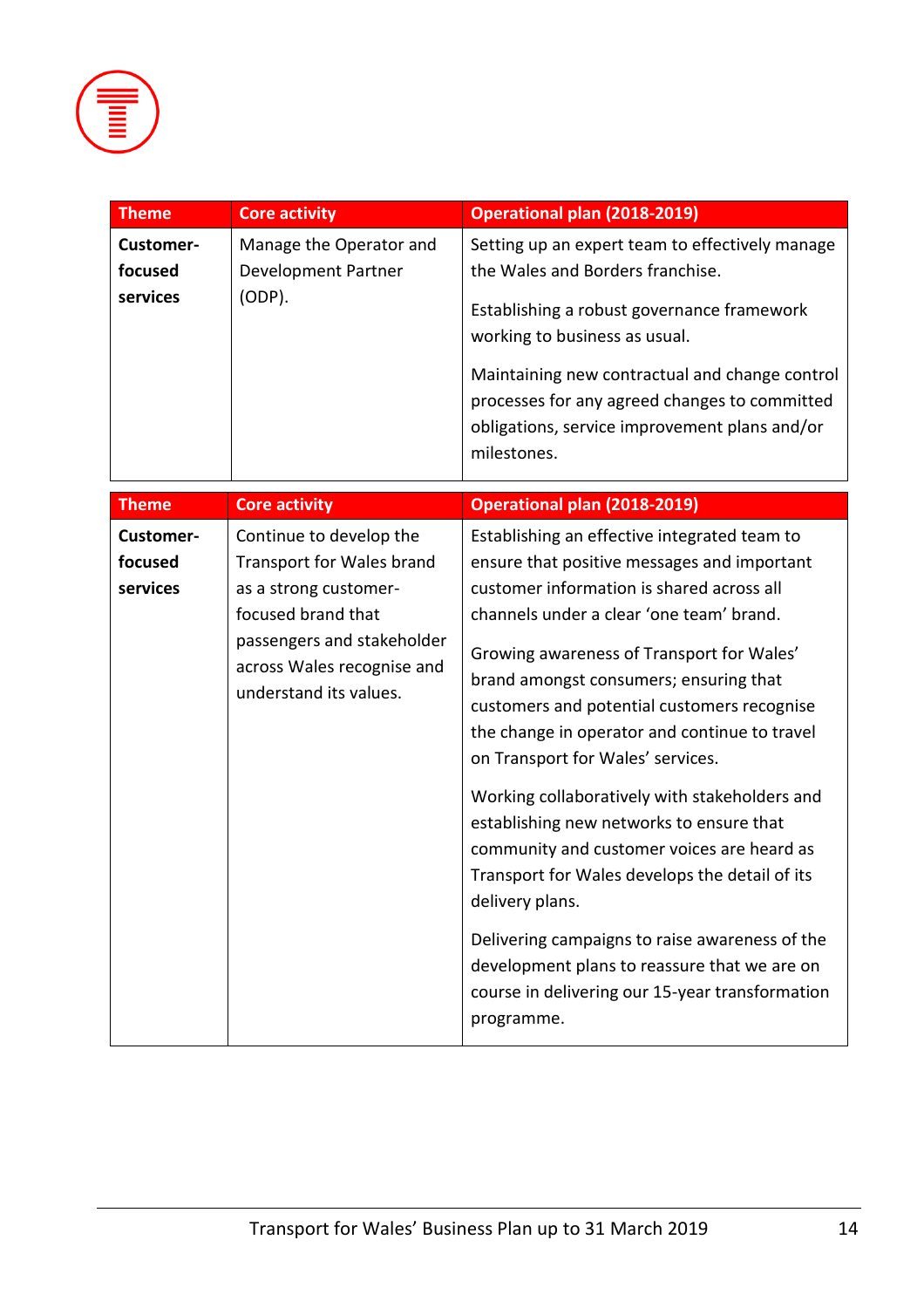

| <b>Theme</b>                        | <b>Core activity</b>                                                                                 | <b>Operational plan (2018-2019)</b>                                                                                                                                                                                                                                                                                                                             |
|-------------------------------------|------------------------------------------------------------------------------------------------------|-----------------------------------------------------------------------------------------------------------------------------------------------------------------------------------------------------------------------------------------------------------------------------------------------------------------------------------------------------------------|
| <b>Infrastructure</b><br>investment | Further develop the STrIDe<br>framework alliance and<br>engagement events with<br>SME <sub>s</sub> . | Stakeholder events run by Transport for Wales<br>and Transport for Wales Rail Services will inform<br>potential suppliers of imminent pipeline<br>opportunities for the Core Valley Lines<br>transformation programme.<br>Working with Business Wales to upskill SMEs,<br>aiming to put them in a better position to bid<br>for STrIDe framework opportunities. |

| <b>Theme</b>                 | <b>Core activity</b>                                                                                                                                                                                                                                                                                                                                  | <b>Operational plan (2018-2019)</b>                                                                                                                                                                                                                                                                                                                                           |
|------------------------------|-------------------------------------------------------------------------------------------------------------------------------------------------------------------------------------------------------------------------------------------------------------------------------------------------------------------------------------------------------|-------------------------------------------------------------------------------------------------------------------------------------------------------------------------------------------------------------------------------------------------------------------------------------------------------------------------------------------------------------------------------|
| Infrastructure<br>investment | Deliver rail infrastructure<br>projects including, but not<br>limited to:<br>Projects to support the<br>delivery of the South<br><b>Wales and North East</b><br>Wales metros.<br>Bow Street station.<br>٠<br>Llanwern Station and<br><b>Major Events Stabling</b><br>Line.<br>Provide project<br>management in connection<br>with transport projects. | Achieving Milestone 2 (concept design) on the<br>Core Valley Lines Transformation project.<br>Achieving Milestone 3 by end of February 2019.<br>Undertaking design work on the Llanwern, Bow<br>Street, Cardiff Interchange and Deeside<br>infrastructure projects.<br>Taking Shotton and Deeside, Wrexham General<br>and Ebbw Vale through 'development of<br>scheme' stage. |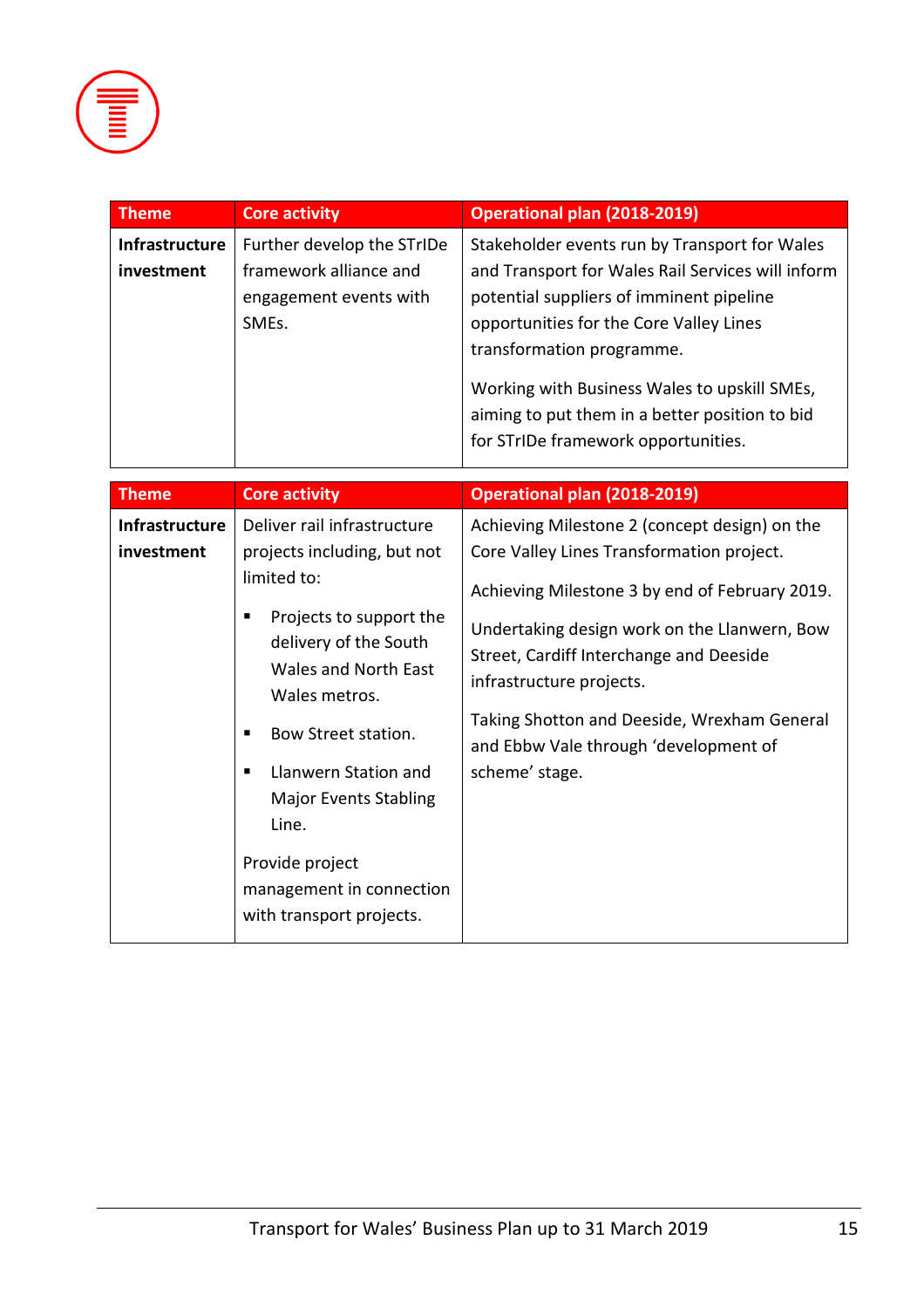

| <b>Theme</b>         | <b>Core activity</b>                                                                                                                                                                | <b>Operational plan (2018-2019)</b>                                                                                                                                                                                                                                                                                                                                                                                                                                                                                                                                                                                                                               |
|----------------------|-------------------------------------------------------------------------------------------------------------------------------------------------------------------------------------|-------------------------------------------------------------------------------------------------------------------------------------------------------------------------------------------------------------------------------------------------------------------------------------------------------------------------------------------------------------------------------------------------------------------------------------------------------------------------------------------------------------------------------------------------------------------------------------------------------------------------------------------------------------------|
| <b>Expert advice</b> | Further develop the<br>Analytical Unit within the<br>company, based on the<br>South East Wales Transport<br>Model to support local,<br>regional and national<br>transport planning. | Appointing Transport for Wales' Strategic<br>Transport Analysis Manager in November 2018.<br>Developing Transport for Wales' Analytical Unit<br>business plan.<br>Taking control of the South East Wales<br>Transport Model (SEWTM) Management Group<br>and commissioning the first tranche of<br>maintenance / upgrade activities for the model.<br>Issuing Regional transport modelling OJEU Prior<br>Information Notice (PIN) for remaining two<br>regional models, leading to a market<br>engagement process.<br>Engaging with South West Wales regional<br>planners and South West Wales local authorities<br>regarding the scope for the South West and Mid |
|                      |                                                                                                                                                                                     | Wales Transport Model.<br>Engaging with North Wales regional planners<br>and local authorities on the scope of the North<br>Wales Transport Model.                                                                                                                                                                                                                                                                                                                                                                                                                                                                                                                |
| <b>Theme</b>         | <b>Core activity</b>                                                                                                                                                                | <b>Operational plan (2018-2019)</b>                                                                                                                                                                                                                                                                                                                                                                                                                                                                                                                                                                                                                               |
|                      |                                                                                                                                                                                     |                                                                                                                                                                                                                                                                                                                                                                                                                                                                                                                                                                                                                                                                   |
| <b>Expert advice</b> | Provide technical expertise<br>and support on a range of<br>active travel matters;<br>including the review of the<br><b>Active Travel Design</b><br>Guidance, appraisal of grant    | Appointing Transport for Wales' Active Travel<br>Lead in November 2018.<br>Surveying local authorities as part of an analysis<br>to understand their current approach to active<br>travel delivery and to ascertain where they<br>believe support may be required in the                                                                                                                                                                                                                                                                                                                                                                                          |
|                      | applications and technical                                                                                                                                                          | development and delivery of active travel                                                                                                                                                                                                                                                                                                                                                                                                                                                                                                                                                                                                                         |

proposals.

queries regarding the design of schemes and support the WelTAG process from an active travel perspective for

schemes promoted by the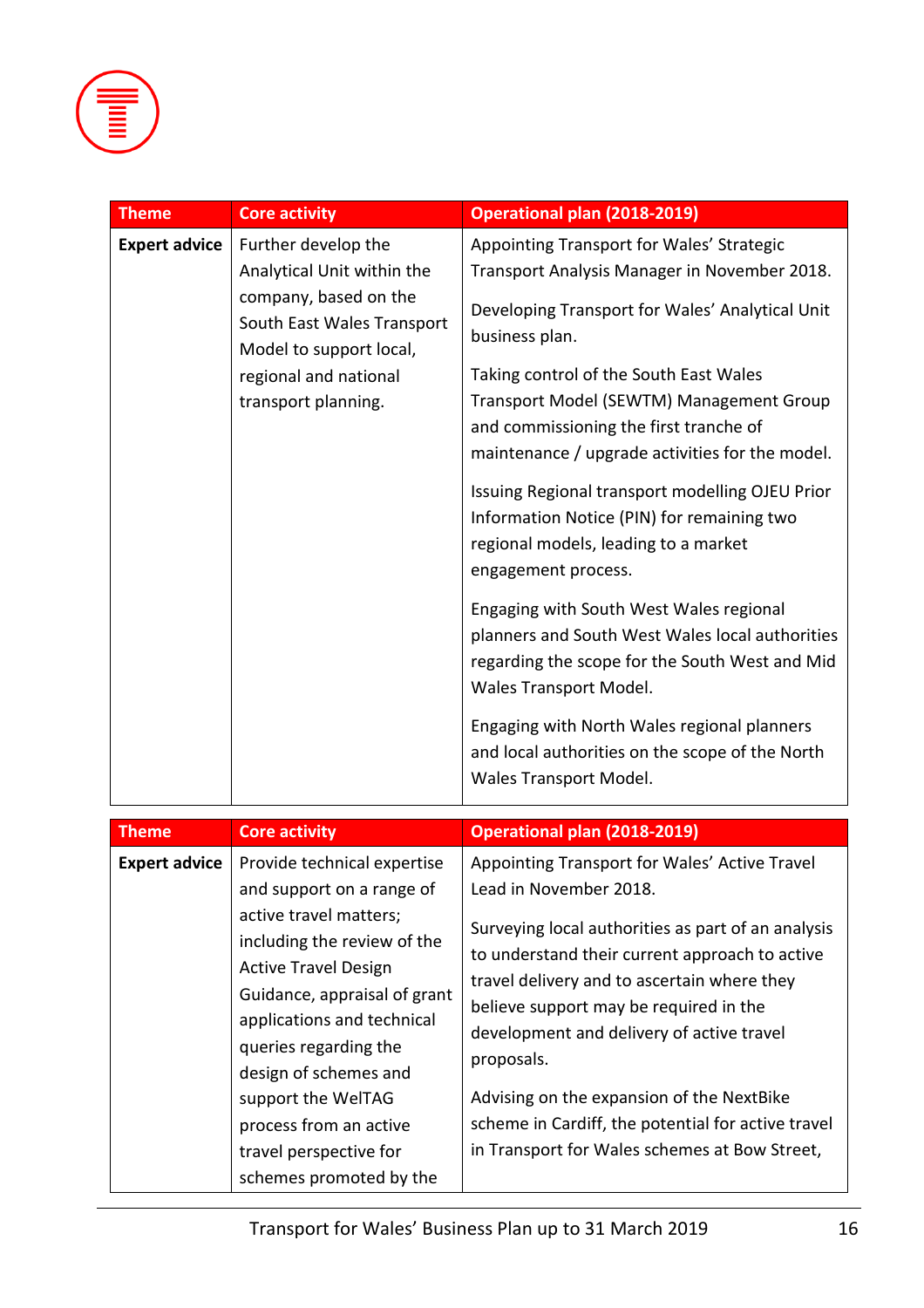

| Welsh Government and | Cardiff Central interchange and other local        |
|----------------------|----------------------------------------------------|
| Transport for Wales. | authority proposals.                               |
|                      | Advising to assist the review of the Active Travel |
|                      | Design Guidance and undertaking a range of         |
|                      | other activities such as expansion of the cycle    |
|                      | hire scheme, assessing local authority grant       |
|                      | applications through the Active Travel Fund        |
|                      | (ATF) and Safe Routes in Communities               |
|                      | Programme.                                         |
|                      | Assisting Sustrans with the review of the Active   |
|                      | Travel Act Delivery Guidance.                      |
|                      |                                                    |

| <b>Core activity</b>                                                                         | <b>Operational plan (2018-2019)</b>          |
|----------------------------------------------------------------------------------------------|----------------------------------------------|
| Provide professional<br>Supporting and advising on business cases to<br><b>Expert advice</b> |                                              |
| advisory and consultancy                                                                     | further develop the Strategic Outline Case   |
| capacity in support of the                                                                   | around developing a national bus network, an |
| bus services review.                                                                         | integrated, responsive travel solution and   |
|                                                                                              | ticketing and back office.                   |
|                                                                                              |                                              |

| <b>Theme</b>         | <b>Core activity</b>                                                                                                                                                                                                                                                          | <b>Operational plan (2018-2019)</b>                                                                                                                                                                                                                                                                                                                                                                                                                                                                     |
|----------------------|-------------------------------------------------------------------------------------------------------------------------------------------------------------------------------------------------------------------------------------------------------------------------------|---------------------------------------------------------------------------------------------------------------------------------------------------------------------------------------------------------------------------------------------------------------------------------------------------------------------------------------------------------------------------------------------------------------------------------------------------------------------------------------------------------|
| <b>Expert advice</b> | Provide professional<br>advisory and consultancy<br>capacity and develop the<br>case for investment in the<br>transport network through<br>'Programme Strategic<br><b>Outline Cases' including</b><br>individual business cases<br>and feasibility studies<br>where required. | Working closely with our consultancy supply<br>chain to develop business cases and undertake<br>feasibility studies.<br>The Analytical Unit now has the capability to act<br>as a more intelligent client when it comes to<br>helping to specify, scope and review the<br>business cases undertaken. Continuing to<br>develop and enhance this capability as we<br>expand the Analytical Unit, with the next step<br>being to work collaboratively with our<br>consultants in preparing business cases. |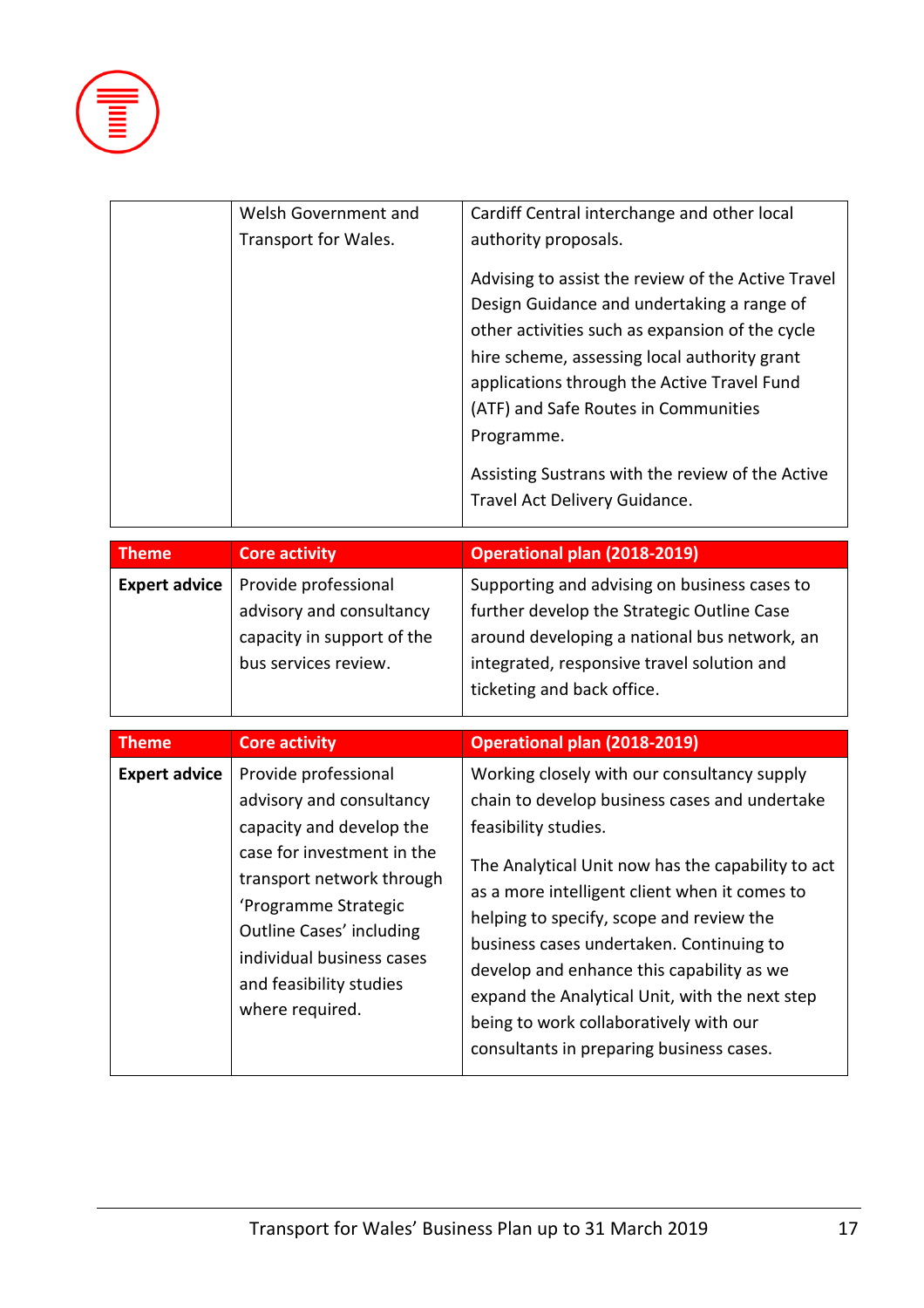

#### **Core assumptions**  $\overline{7}$ .

 $7.1$ A two-year budget has been developed reflecting Transport for Wales' strategic objectives and operational plan and aligned with the programme structure.

The budget has made the following key assumptions:

| • Rail Operations commencement      | 14 October 2018        |
|-------------------------------------|------------------------|
| • Transfer of CVL asset             | 2019-20 financial year |
| • Move to new offices in Pontypridd | 2020-21 financial year |

Additional Requirements and projects will be subject to further remit changes (which are not reflected in the budget) and further approvals, as appropriate, by purchase order.

Profile of expenditure is subject to further review with the ODP and IDPs.

 $7.2$ To deliver Transport for Wales' strategic objectives, expansion of the team is planned over the next two years both on the delivery side and supporting functions.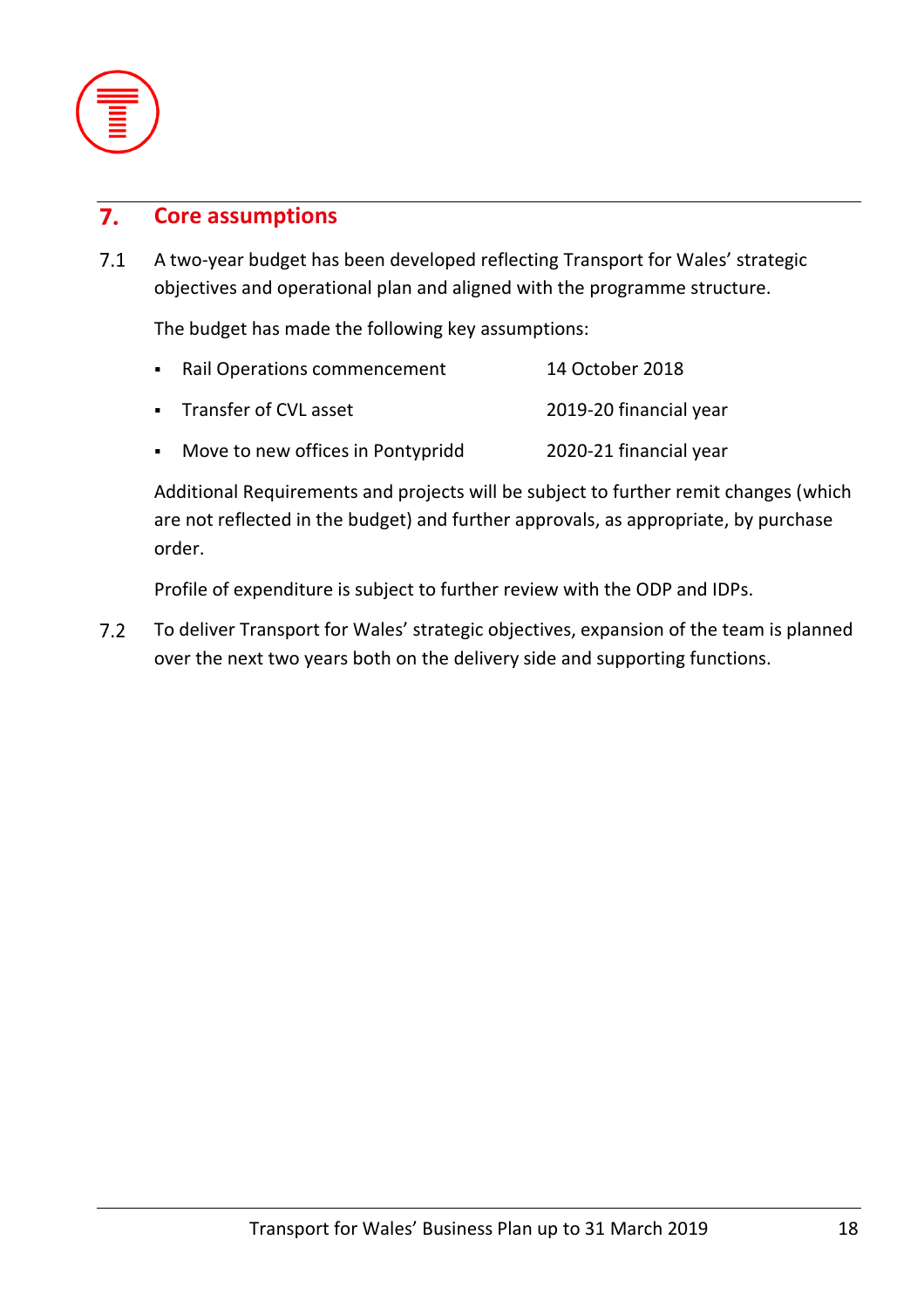

#### **Cash flow and funding** 8.

|                                      | <b>Outturn</b> | Plan    |
|--------------------------------------|----------------|---------|
| <b>Resource Expenditure (£'000s)</b> | 2018-19        | 2019-20 |
| <b>Rail Services</b>                 | 97,871         |         |
| <b>Central Services</b>              | 2,915          |         |
| New Services *                       | 2,513          |         |
| <b>Resource Expenditure</b>          | 103,299        |         |
|                                      |                |         |
| <b>Resource Expenditure Non-Cash</b> | 88             |         |

**\*** Including additional projects remitted during 2018-19 however excludes separately recovered projects

|                                     | Outturn | Plan    |
|-------------------------------------|---------|---------|
| <b>Capital Expenditure (£'000s)</b> | 2018-19 | 2019-20 |
| Rail Infrastructure                 | 54,851  |         |
| Corporate Infrastructure            | 276     |         |
| <b>New Services</b>                 | 1,751   |         |
| <b>Capital Expenditure</b>          | 56,878  |         |

- 8.1 Rail Services includes the cost of the Commercial, Communications and Customer Services, Safety and Sustainability directorates and an allocation of Central Services (Corporate Services and Finance).
- $8.2$ The resource non-cash budget relates to depreciation on fixed assets.
- 8.3 Within the capital budgets, Rail Infrastructure relates to the delivery of the South East Wales Metro infrastructure interventions; including capital spend for the Core Valley Lines and the Llanwern Station and Stabling project. The Corporate Infrastructure budget relates to the accommodation costs.
- 8.4 New services include the cost of:
	- Establishing and utilising the Analytical Unit.
	- Establishing a North Wales Business Unit.
	- **•** Providing network management advice.